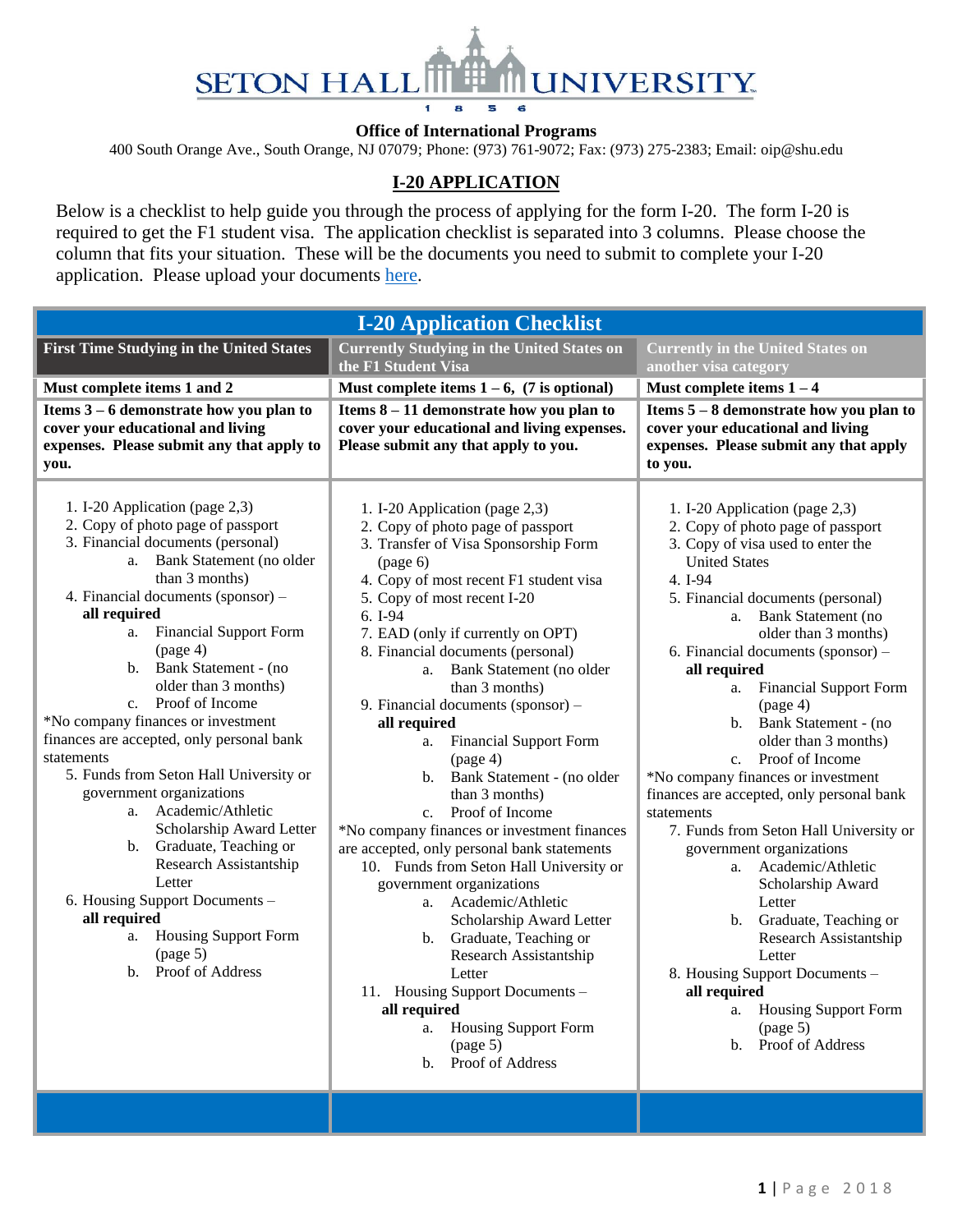#### **SETON HALI UNIVERSITY** Ŧ 8 6 5

# **I-20 APPLICATION**

# **General Instructions**

- ➢ This form is **electronically fillable**. If you are having issues typing into the form, **please print** and complete it.
- $\triangleright$  You may submit document by uploadin[g here,](http://setonhall.formstack.com/forms/oip_i20_application) mailing, or faxing. Please check page one for more information about the documents needed.
- $\triangleright$  Any documents submitted must be in English or come with an official translation.
- ➢ We **will not** accept any documents through email, as it is not a secure method.

# **PART 1: STUDENT INFORMATION**

| Write the name <b>EXACTLY</b> as it appears on your <b>PASSPORT</b>                                                         |                                          |  |  |  |  |  |
|-----------------------------------------------------------------------------------------------------------------------------|------------------------------------------|--|--|--|--|--|
| Surname/Last Name:                                                                                                          |                                          |  |  |  |  |  |
| Primary/First Name: (please add any middle names)                                                                           |                                          |  |  |  |  |  |
| <b>MALE</b><br>Gender:<br><b>FEMALE</b>                                                                                     | Date of Birth:<br>(Month<br>/Day<br>Year |  |  |  |  |  |
| Phone Number:<br>Email Address: (mandatory)                                                                                 |                                          |  |  |  |  |  |
| Country of Birth:<br>Country of Citizenship:                                                                                |                                          |  |  |  |  |  |
| Will you be traveling with a spouse or child(ren)?<br>Yes (you will be required to apply for the F2 visa)<br>N <sub>0</sub> |                                          |  |  |  |  |  |

# **PART 2: ADDRESS INFORMATION**

| Home Country Address: (required for I-20)                                |           |        |              |          |                   |  |  |
|--------------------------------------------------------------------------|-----------|--------|--------------|----------|-------------------|--|--|
| <b>Street Address:</b>                                                   |           |        |              |          | Apartment/Unit #: |  |  |
| City:                                                                    | Province: |        | Postal Code: | Country: |                   |  |  |
| U.S. Address: (only mandatory if transfer student from U.S. institution) |           |        |              |          |                   |  |  |
| <b>Street Address:</b><br>Apartment/Unit #:                              |           |        |              |          |                   |  |  |
| City:                                                                    |           | State: |              |          | Zip Code:         |  |  |

### **PART 3: ACADEMIC INFORMATION**

| Please choose the degree you are applying for: (online degree not eligible for I-20)                        |      |               |          |     |       |             |  |
|-------------------------------------------------------------------------------------------------------------|------|---------------|----------|-----|-------|-------------|--|
| English as a Second Language                                                                                |      | Undergraduate | Graduate | Law | Ph.D. | Certificate |  |
| Choose the semester you applied for:                                                                        | Fall | Spring        | Summer   |     |       |             |  |
| If summer, which summer session will you attend?<br>May Intersession<br>Summer I (June)<br>Summer II (July) |      |               |          |     |       |             |  |
| What major will you be studying?                                                                            |      |               |          |     |       |             |  |

### **PART 4: F1 VISA HISTORY**

| Are you currently on an F-1 visa status (including high school students)?<br>YES (fill out below and then go to Part 6)<br>$NO$ (go to Part 5) |                      |                                                        |                                                                               |  |  |  |
|------------------------------------------------------------------------------------------------------------------------------------------------|----------------------|--------------------------------------------------------|-------------------------------------------------------------------------------|--|--|--|
| <b>SEVIS ID Number:</b><br>N <sub>00</sub>                                                                                                     | Current School Name: |                                                        | Last Date Attended/Attending:<br>(Month /Day /Year                            |  |  |  |
| <b>OPT</b> End Date: (if applicable)<br>(Month)<br>/Day<br>/Year                                                                               |                      | with our office first before transferring your record. | *If current status is <b>terminated</b> , you <b>must</b> make an appointment |  |  |  |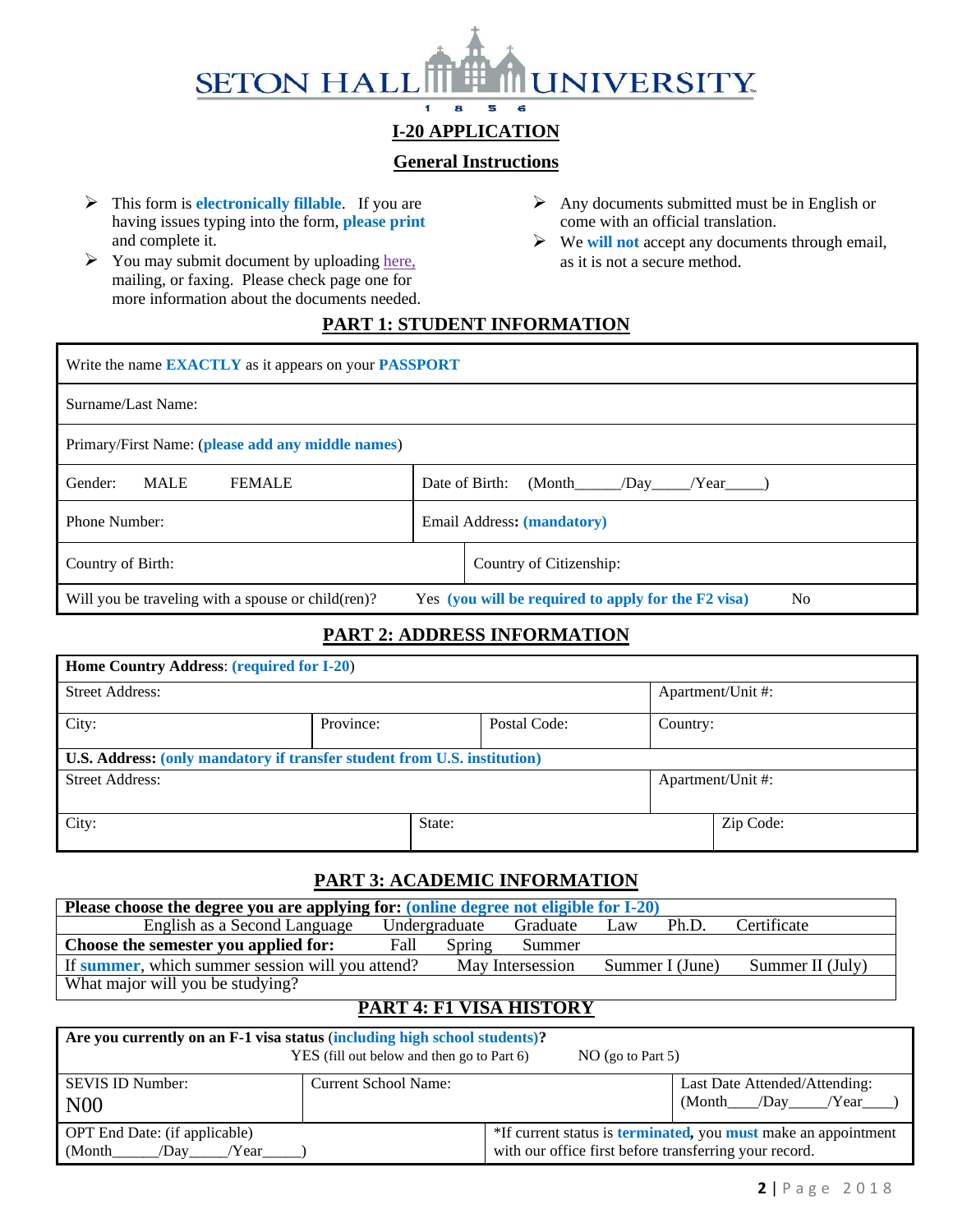# **SETON HAL INIVERSITY** 6

# **PART 5: OTHER U.S. VISA HISTORY**

| Are you here on another U.S. visa status (such as B2 or F2)?               |         | <b>YES</b>                             | $NO$ (move onto Part 6) |  |  |  |
|----------------------------------------------------------------------------|---------|----------------------------------------|-------------------------|--|--|--|
| Current visa status:                                                       | (Month) | Current status end date:<br>/Day /Year |                         |  |  |  |
| Will you file for change of status in the United States?                   |         |                                        |                         |  |  |  |
| YES (please submit copy of current visa, next steps will be sent by email) |         |                                        | NO                      |  |  |  |

**PART6: MAILING/PICK-UP OF I-20**

#### Please select one of the following: Pick-up, Regular mail (US only) or Express *mail.* **Express is FedEx/DHL/UPS and may take 3-5 business days to arrive.** Pick up Name: Email: Email: Phone: Phone: Regular Mail (US only) Street Address: Apartment/Unit #: City: State: State: Postal Code: Fed Ex. DHL/UPS Students selecting this option **will receive an email with instructions** on how to order and pay for shipping.

### **PART 7: ANNUAL COST WORKSHEET**

| Please complete the fields that apply to you below and demonstrate the means by which you will support yourself each year during                                                                                                                             |                      |  |  |  |
|--------------------------------------------------------------------------------------------------------------------------------------------------------------------------------------------------------------------------------------------------------------|----------------------|--|--|--|
| your study at Seton Hall University.                                                                                                                                                                                                                         |                      |  |  |  |
| Source of my support per academic year                                                                                                                                                                                                                       | <b>Annual Amount</b> |  |  |  |
| 1. Please enter the total from the "Cost of Education" sheet located on page 7 of this<br>application for your program (for example, an undergraduate would write \$60,996 in the box to the<br>right):                                                      | \$                   |  |  |  |
| 2. Personal Funds: total amount shown must be divided by the number of years in your program<br>(example: if your bank account shows \$10,000 and you are joining a graduate program which is 2 years,<br>you would write \$5,000 in the space to the right) |                      |  |  |  |
|                                                                                                                                                                                                                                                              | \$                   |  |  |  |
| 4. Funds from Sponsor 2: Sponsor's Name                                                                                                                                                                                                                      | \$                   |  |  |  |
| 5. Housing Support from Sponsor: Sponsor's Name                                                                                                                                                                                                              | \$                   |  |  |  |
| 6. Please indicate the type of award you are receiving from Seton Hall University each year<br>(scholarship, assistantship, other):<br>Please write the amount you will receive from Seton Hall for one year in the space to the right.                      | \$                   |  |  |  |
| Please add lines $2 - 6$ and write the amount in the space to the right. This number must be EQUAL<br>or GREATER THAN the cost of education written in box 1:                                                                                                |                      |  |  |  |

# **DISCLAIMER AND E-SIGNATURE**

 By checking this box, I agree to the terms and conditions of this application. I certify that my answers are true and complete to the best of my knowledge. If my request for an I-20 is granted, I understand that false or misleading information in my application may result in termination.

| E-Signature |                                                               | Date<br>(month/day/year) |  |
|-------------|---------------------------------------------------------------|--------------------------|--|
|             | By typing your name, you electronically sign this application |                          |  |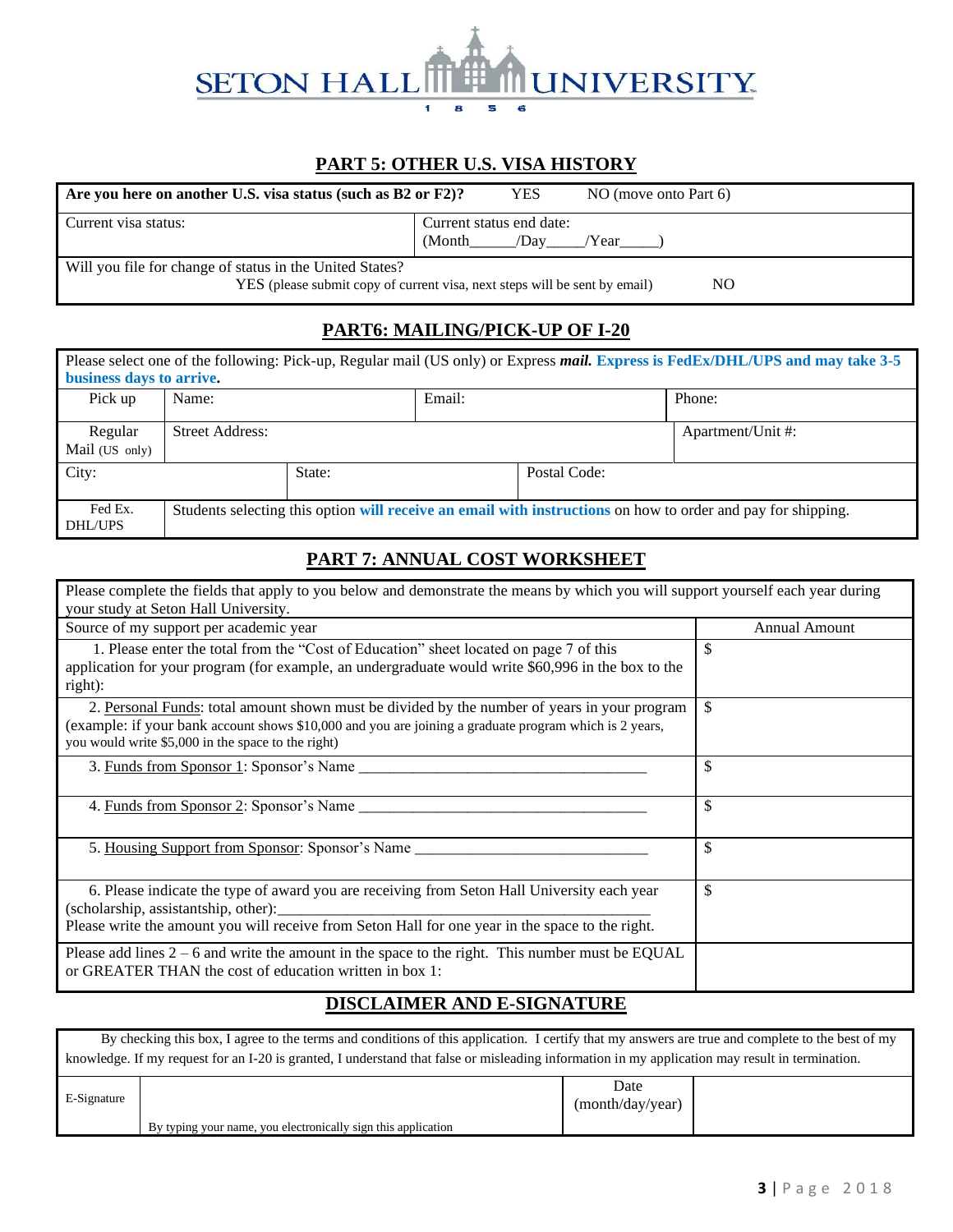#### **SETON HALI INIVERSITY** 1 a 5 6

# **FINANCIAL SUPPORT FORM**

Each sponsor must complete and electronically sign this form, as well as provide proof of the available funds indicated below (i.e. bank account) and proof of income. The documents acceptable to prove your financial sponsorship must be:

- $\triangleright$  Less than 3 months old from date of submission
- $\triangleright$  In English (or translated into English)
- ➢ Name clearly stated
- ➢ Type of currency
- $\triangleright$  No company or investment finances

#### **PART 1: SPONSOR PROMISE** I promise that I will give the student \_\_\_\_\_\_\_\_\_\_\_\_\_\_\_\_\_\_\_\_\_\_\_\_\_\_\_\_\_\_\_\_\_\_\_\_\_\_\_\_\_, no less than U.S. \$\_\_\_\_\_\_\_\_\_\_\_\_\_\_\_\_

**(including annual tuition cost increase)** for EVERY YEAR of the student's program of study at Seton Hall University.

| <b>PART 2: SPONSOR INFORMATION</b>          |           |            |              |                     |          |  |  |  |
|---------------------------------------------|-----------|------------|--------------|---------------------|----------|--|--|--|
| My relationship to the student is:          | Parent(s) | Sibling(s) | Relative(s)  | Friend $(s)$        |          |  |  |  |
| Surname/Last Name:                          |           |            |              | Primary/First Name: |          |  |  |  |
| Sponsor's Address:                          |           |            |              |                     |          |  |  |  |
| <b>Street Address:</b><br>Apartment/Unit #: |           |            |              |                     |          |  |  |  |
| City:                                       | Province: |            | Postal Code: |                     | Country: |  |  |  |
| Phone:                                      |           | Email:     |              |                     |          |  |  |  |

| <b>PART 3: SPONSOR EMPLOYMENT INFORMATION - (Submit one of the three documents below)</b> |  |                        |  |  |  |  |  |
|-------------------------------------------------------------------------------------------|--|------------------------|--|--|--|--|--|
| Name of my employer:                                                                      |  |                        |  |  |  |  |  |
| Annual Salary (U.S.D.) :                                                                  |  | Other Income (U.S.D.): |  |  |  |  |  |
| I have attached one of the following required documents:                                  |  |                        |  |  |  |  |  |
| Letter from current employer (on letterhead)<br><b>Tax Return</b><br>Pay Stub             |  |                        |  |  |  |  |  |

|                                                                                              | <b>PART 4: FINANCIAL SUPPORT</b><br>I promise that for each year of his/her program of study, I will provide the finances written on this form. |                  |  |  |  |  |  |  |
|----------------------------------------------------------------------------------------------|-------------------------------------------------------------------------------------------------------------------------------------------------|------------------|--|--|--|--|--|--|
| <b>Sponsor 1:</b>                                                                            | By checking this box, I agree to the terms and conditions of this application.                                                                  |                  |  |  |  |  |  |  |
| E-Signature of                                                                               |                                                                                                                                                 | Date             |  |  |  |  |  |  |
| Sponsor 1                                                                                    |                                                                                                                                                 | (month/day/year) |  |  |  |  |  |  |
|                                                                                              | By typing your name, you electronically sign this application                                                                                   |                  |  |  |  |  |  |  |
| Sponsor 2:<br>By checking this box, I agree to the terms and conditions of this application. |                                                                                                                                                 |                  |  |  |  |  |  |  |
| Signature of $2nd$ sponsor only needed when the bank account submitted is a joint account.   |                                                                                                                                                 |                  |  |  |  |  |  |  |
| E-Signature of                                                                               |                                                                                                                                                 | Date             |  |  |  |  |  |  |
| Sponsor 2                                                                                    |                                                                                                                                                 | (month/day/year) |  |  |  |  |  |  |
|                                                                                              | By typing your name, you electronically sign this application                                                                                   |                  |  |  |  |  |  |  |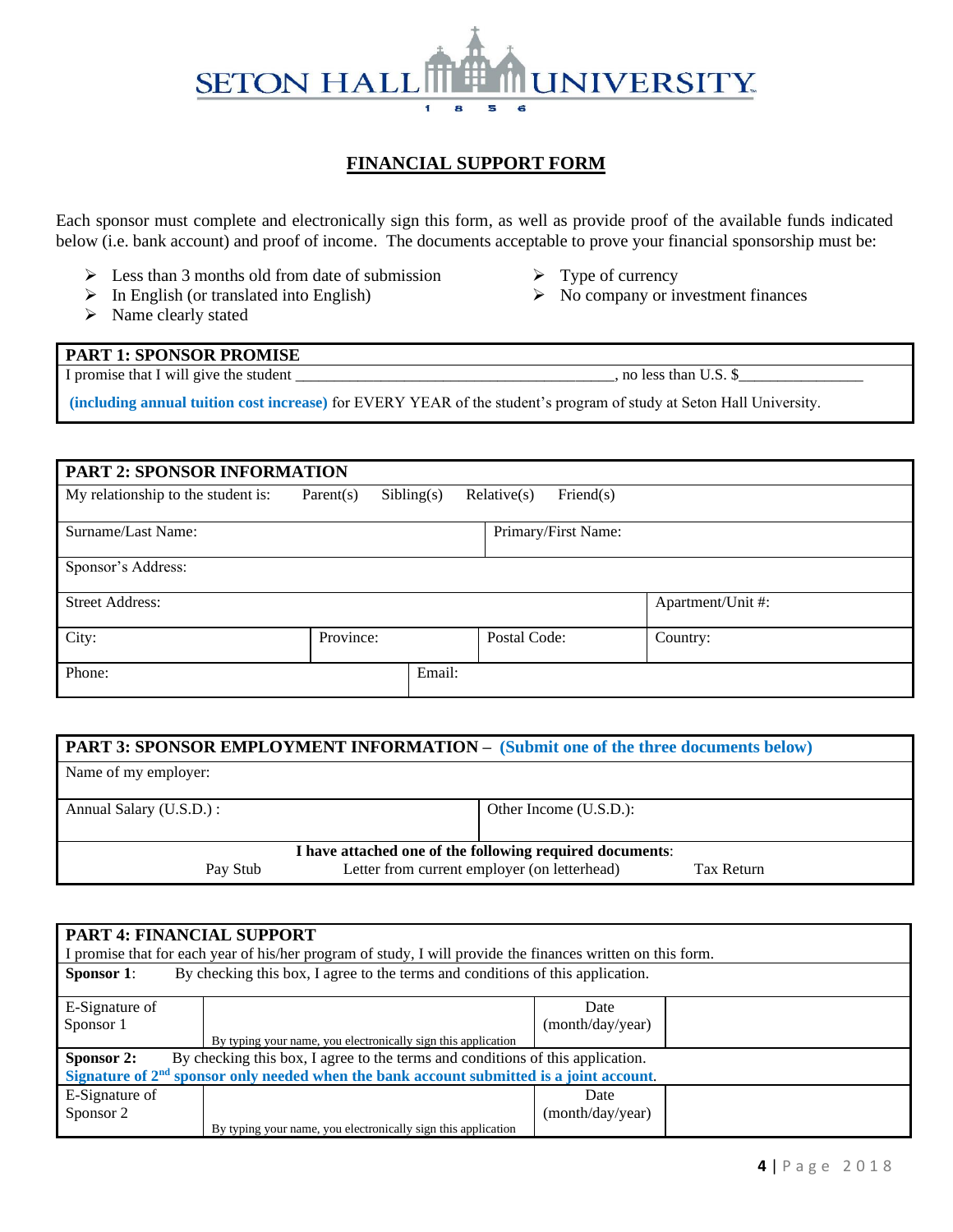#### **SETON HALI UNIVERSITY** 1 a 5 6

## **HOUSING SUPPORT FORM**

The purpose of this form is to verify that the student will not have any living expenses during their studies. The person(s) who owns or rents the property where the student will reside should sign this form. If more than one person is named on the documents you are submitting, please make sure both people sign below.

Please provide a copy of one of the following documents:

Lease or Deed Document Bills Driver's License Bank Statement

| PART 1: SPONSOR INFORMATION                   |        |                     |                   |  |  |  |
|-----------------------------------------------|--------|---------------------|-------------------|--|--|--|
| Surname/Last Name:                            |        | Primary/First Name: |                   |  |  |  |
| My relationship to the student is:            |        |                     |                   |  |  |  |
| Student's Name:                               |        |                     |                   |  |  |  |
| Phone:                                        | Email: |                     |                   |  |  |  |
| The address where the student will be living: |        |                     |                   |  |  |  |
| <b>Street Address:</b>                        |        |                     | Apartment/Unit #: |  |  |  |
| City:                                         | State: |                     | Zip Code:         |  |  |  |

| <b>PART 2: SIGNATURE</b> |                                                                                                  |                  |  |
|--------------------------|--------------------------------------------------------------------------------------------------|------------------|--|
|                          | I promise that for each year of his/her program of study, I will provide housing to the student. |                  |  |
| <b>Sponsor 1:</b>        | By checking this box, I agree to the terms and conditions of this application.                   |                  |  |
| E-Signature of           |                                                                                                  | Date             |  |
| Sponsor 1                |                                                                                                  | (month/day/year) |  |
|                          | By typing your name, you electronically sign this application                                    |                  |  |
| Sponsor 2:               | By checking this box, I agree to the terms and conditions of this application.                   |                  |  |
|                          | Signature of $2nd$ sponsor only needed when the bank account submitted is a joint account.       |                  |  |
| E-Signature of           |                                                                                                  | Date             |  |
| Sponsor 2                |                                                                                                  | (month/day/year) |  |
|                          | By typing your name, you electronically sign this application                                    |                  |  |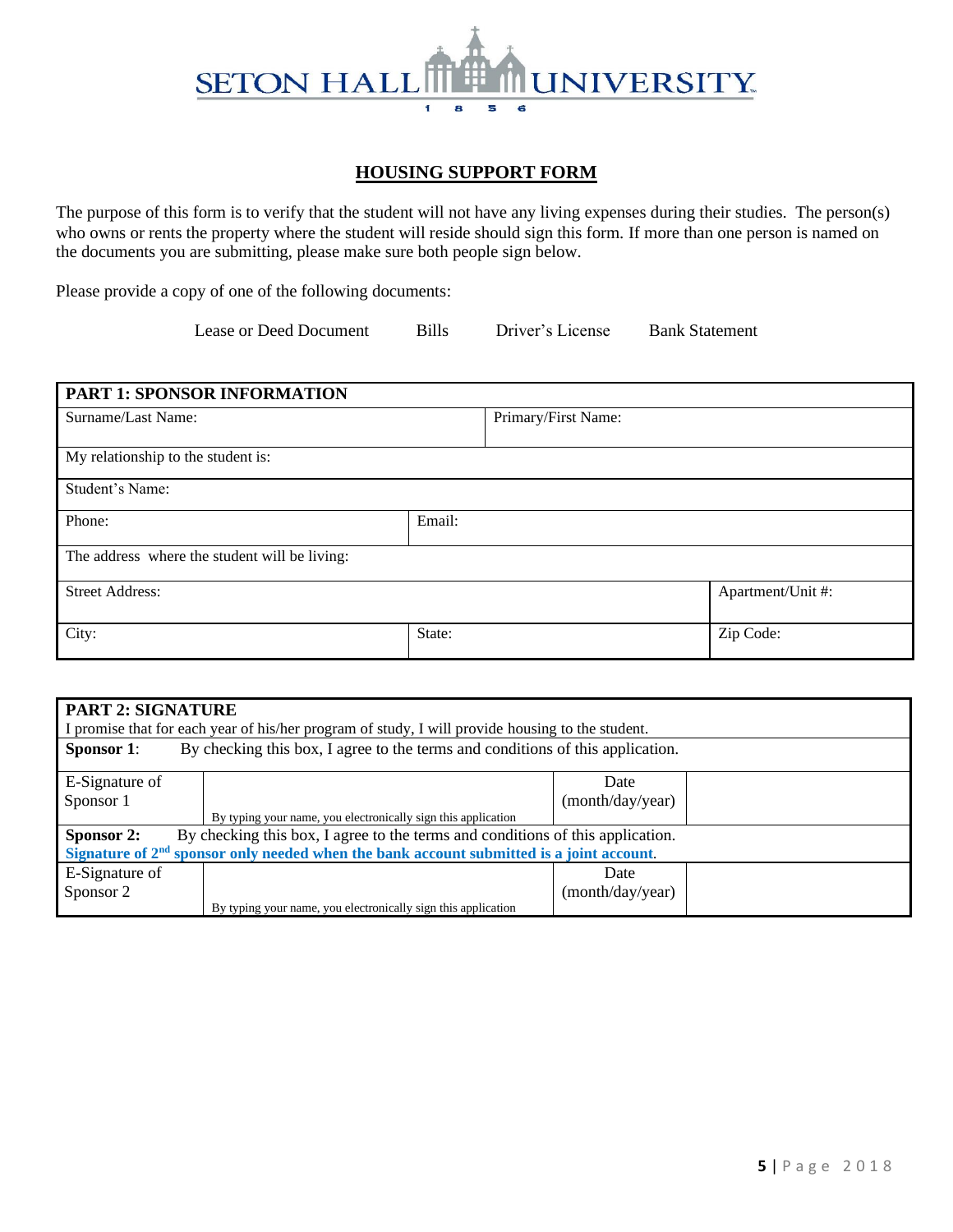#### **SETON HAI INIVERSITY** f 8 6 s

**Office of International Programs** 

400 South Orange Ave., South Orange, NJ 07079; Phone: (973) 761-9072; Fax: (973) 275-2383; Email: oip@shu.edu **SEVIS School Code: NEW214F00185000 (Main Campus)**

**SEVIS School Code: NEW214F00185001 (Law School Campus)**

#### **TRANSFER OF VISA SPONSORSHIP FORM**

All students currently studying in the U.S. on an F-1 student visa must submit:

➢ **Copy of your recent I-20** ➢ **Visa** ➢ **I-94**

| <b>PART 1: STUDENT INFORMATION (To be completed by the student)</b> |                                                                                                                                 |  |  |  |  |  |
|---------------------------------------------------------------------|---------------------------------------------------------------------------------------------------------------------------------|--|--|--|--|--|
| Surname/Last Name:                                                  | Primary/First Name:                                                                                                             |  |  |  |  |  |
| <b>MALE</b><br><b>FEMALE</b><br>Gender:                             | Date of Birth:<br>/(Day)<br>(Month)<br>/(Year)                                                                                  |  |  |  |  |  |
| U.S. Phone Number:                                                  | Email Address:                                                                                                                  |  |  |  |  |  |
|                                                                     | Do you intend to travel outside the United States before beginning your studies at Seton Hall<br>Date you will depart the U.S.: |  |  |  |  |  |
| University?<br>Yes.                                                 | $(Month)$ /(Day) /(Year)<br>N <sub>o</sub>                                                                                      |  |  |  |  |  |
|                                                                     | If you answered yes above, will you need to apply for a renewal of your F-1 visa to return to the U.S.? Yes<br>N <sub>0</sub>   |  |  |  |  |  |
|                                                                     | Are you on OPT and still working? Yes No If yes, please keep in mind you cannot work once your SEVIS record has been            |  |  |  |  |  |
| transferred to us. Date you will stop working                       | $(Month)$ $/(Day)$ $/(Year)$                                                                                                    |  |  |  |  |  |
| E-Signature                                                         | By checking this box, I agree to the terms and conditions of this application.<br>Date                                          |  |  |  |  |  |
| By typing your name, you electronically sign this application       | (month/day/year)                                                                                                                |  |  |  |  |  |

| PART 2: SEVIS INFORMATION (To be completed by the Student Advisor or Designated School Official only)                                                                                                                           |                            |  |                   |  |                               |                |       |         |
|---------------------------------------------------------------------------------------------------------------------------------------------------------------------------------------------------------------------------------|----------------------------|--|-------------------|--|-------------------------------|----------------|-------|---------|
| The student above has recently informed us that he/she intends to transfer to Seton Hall University. In order to process this, please<br>complete the following and submit transfer form here, or mail/fax back to this office. |                            |  |                   |  |                               |                |       |         |
| <b>SEVIS ID Number:</b><br>N00                                                                                                                                                                                                  | <b>SEVIS Release Date:</b> |  |                   |  | School's Approved SEVIS Code: |                |       |         |
| Level of study pursued at your school:                                                                                                                                                                                          | High School                |  | Language Training |  | Undergraduate                 | <b>Masters</b> | Ph.D. | Other - |
| Was the student pursuing a full course of study? Yes<br>Last date of attendance:<br>No.                                                                                                                                         |                            |  |                   |  |                               |                |       |         |
| If yes, from what school?<br>Did the student transfer to your school? Yes No                                                                                                                                                    |                            |  |                   |  |                               |                |       |         |
| Please list any periods of approved curriculum or optional practical training (CPT/OPT):                                                                                                                                        |                            |  |                   |  |                               |                |       |         |
| Please list and explain any authorized reduced course loads (Medical/Academic):                                                                                                                                                 |                            |  |                   |  |                               |                |       |         |
| Please comment on any particular academic, financial, social or cultural circumstances that you believe might affect the student's                                                                                              |                            |  |                   |  |                               |                |       |         |

education:

|                                                                     | completed by the Student Advisor or Designated School Official only) | PART 3: INTERNATIONAL STUDENT ADVISOR OR DESIGNATED SCHOOL OFFICIAL INFORMATION (To be            |        |  |
|---------------------------------------------------------------------|----------------------------------------------------------------------|---------------------------------------------------------------------------------------------------|--------|--|
| Last Name:                                                          |                                                                      | First Name:                                                                                       | Title: |  |
| Phone Number:                                                       |                                                                      | Email Address:                                                                                    |        |  |
| School Name:                                                        |                                                                      |                                                                                                   |        |  |
| School Address:                                                     |                                                                      |                                                                                                   |        |  |
|                                                                     |                                                                      | By checking this box, I agree the information about the student named above is accurate and true. |        |  |
| E-Signature                                                         |                                                                      |                                                                                                   | Date   |  |
| By typing your name above, you electronically sign this application |                                                                      | (month/day/year)                                                                                  |        |  |
|                                                                     |                                                                      |                                                                                                   |        |  |